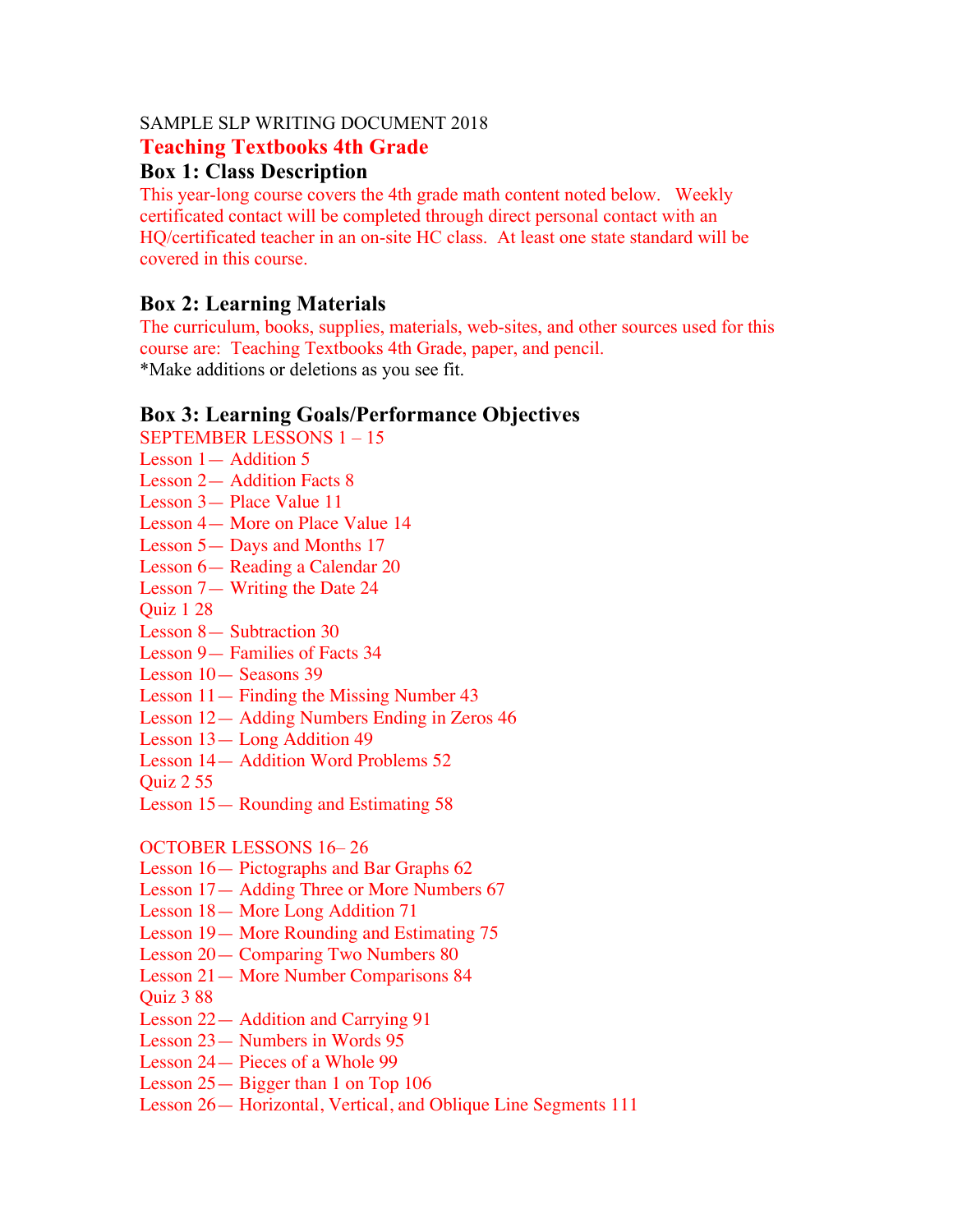NOVEMBER Lessons 27-40

Lesson 27— Measuring with Inches and Feet 116

Lesson 28— Sequences 121

Quiz 4 126

Lesson 29— More Adding in Your Head 129

Lesson 30— More Carrying 133

Lesson 31— Coins 137

Lesson 32— Using the Fewest Coins 142

Lesson 33— Subtracting in Your Head 147

Lesson 34— Long Subtraction 151

Lesson 35— Subtraction Word Problems 156

Quiz 5 161

Lesson 36— Telling Time 164

Lesson 37— Reading an Old-Fashioned Clock 169

Lesson 38— More on Time 175

Lesson 39— More Long Subtraction 180

Lesson 40— Adding Three Numbers in Your Head 184

DECEMBER Lessons 41- 49

Lesson 41— Special Times 188

Lesson 42— Multiplication 192

Quiz 6 197

Lesson 43— Multiplication Basics 200

Lesson 44— Multiplying by 10 and 5 204

Lesson 45— Tally Marks 208

Lesson 46— Odd and Even Numbers 212

Lesson 47— Multiplying by 2 and 4 216

Lesson 48— Multiplying by 6 and 8 219

Lesson 49— Multiplying by 3 222

Quiz 7 226

JANUARY Lessons 50 – 65

Lesson 50— Multiplying by 9 and 11 229

Lesson 51— Multiplying by 7 and 12 232

Lesson 52— The Multiplication Table 235

Lesson 53— Reading Larger Numbers 239

Lesson 54— Writing Larger Numbers in Words 244

Lesson 55— Multiplying by 100, 1,000, and 10,000 248

Lesson 56— Multiplying Numbers with Zeros 252

Quiz 8 256

Lesson 57— Multiples 259

Lesson 58— Long Multiplication 263

Lesson 59— Multiplication Word Problems 267

Lesson 60— Multiplying More than Two Numbers 271

Lesson 61— Carrying in Multiplication 275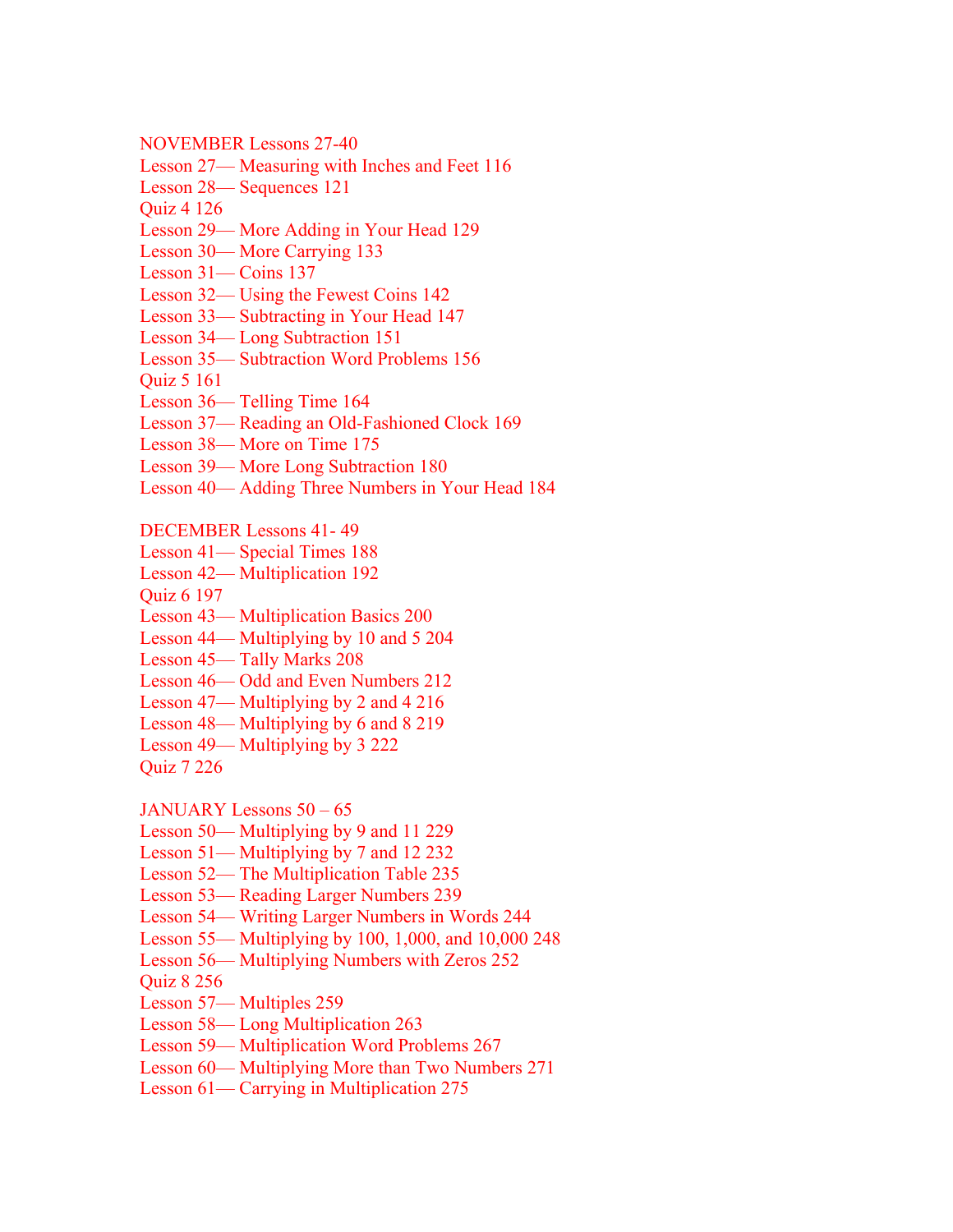Lesson 62— Regrouping 279 Lesson 63— Division 283 Quiz 9 287 Lesson 64— More Fact Families 290 Lesson 65— Divisor, Dividend, Quotient 294 FEBRUARY Lessons 66 – 80 Lesson 66— More Carrying in Multiplication 298 Lesson 67— Angles 303 Lesson 68— Measuring Angles 308 Lesson 69— More Measuring Angles 314 Lesson 70— Right Angles 320 Quiz 10 327 Lesson 71— Other Kinds of Angles 331 Lesson 72— Triangles and Quadrilaterals 338 Lesson 73— Types of Triangles 344 Lesson 74— Perpendicular and Parallel Line Segments 350 Lesson 75— Squares and Rectangles 357 Lesson 76— Perimeter 363 Lesson 77— Area 369 Quiz 11 375 Lesson 78— A Fast Way to Calculate Area 381 Lesson 79— Symmetry 387 Lesson 80— More Regrouping 393 MARCH Lessons 81 – 94 Lesson 81— Other Quadrilaterals 398 Lesson 82— Congruent and Similar Figures 404 Lesson 83— Circles 410 Lesson 84— Venn Diagrams 416 Quiz 12 423 Lesson 85— Regrouping with Zeros 427 Lesson 86— Writing Money in Dollars and Cents 433 Lesson 87— Adding and Subtracting Money 438 Lesson 88— Making Change 443 Lesson 89— Adding and Subtracting Fractions 448 Lesson 90— Improper Fractions 452 Lesson 91— Mixed Numbers 457 Quiz 13 462 Lesson 92— More on Area 465 Lesson 93— Hundredths and Tenths 470 Lesson 94— Writing a Check 475

APRIL Lessons 95- 105

Lesson 95— Recording Checks and Deposits 481

Lesson 96— Temperature 487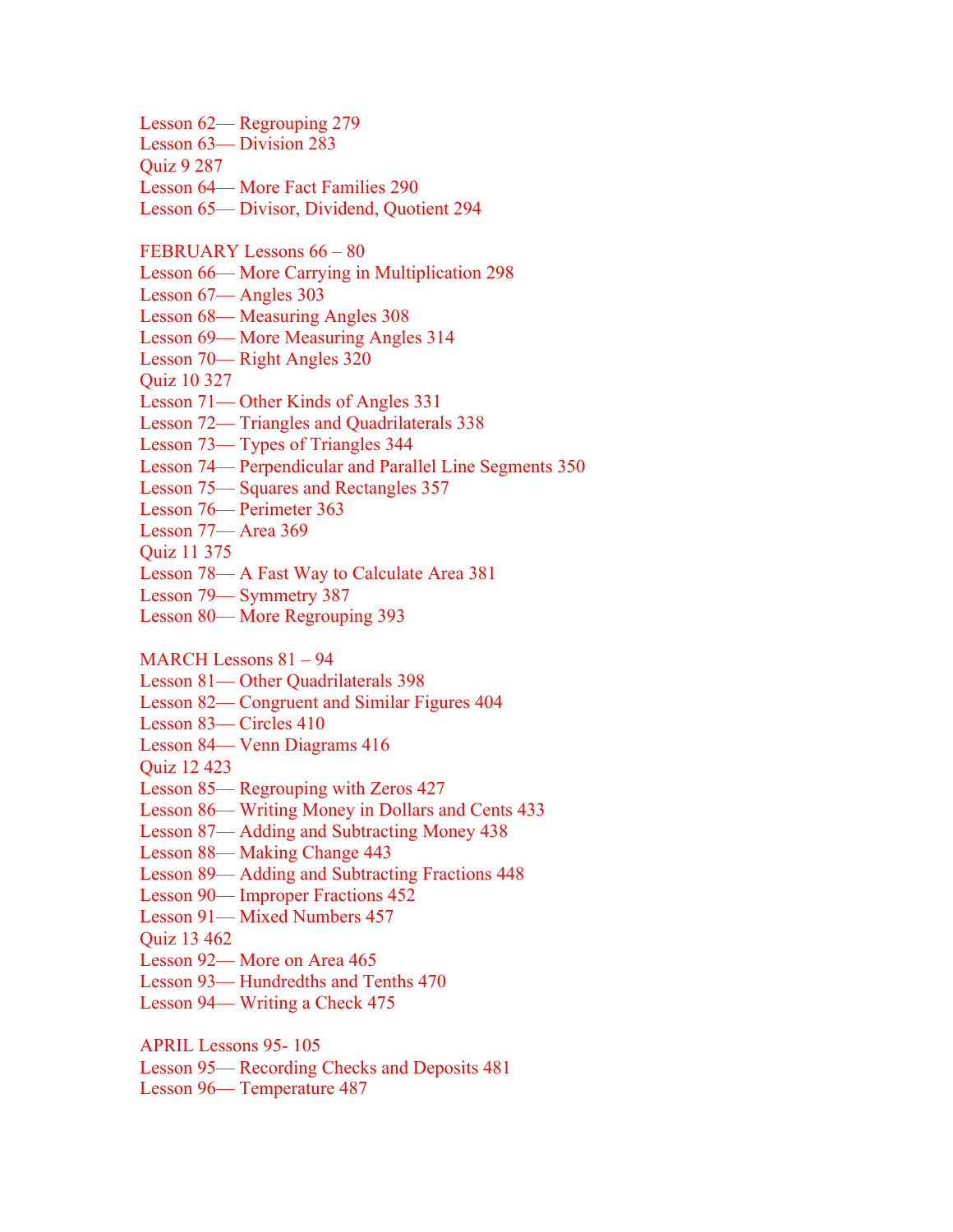Lesson 97— Temperatures Below Zero 493

Lesson 98— Feet to Inches 500

Quiz 14 506

Lesson 99— More Unit Conversions 510

Lesson 100— The Metric System 515

Lesson 101— Finding Elapsed Time 520

Lesson 102— Time Zones 524

Lesson 103— Division Word Problems 531

Lesson 104— Long Division 536

Lesson 105— Dividing with a Remainder 542

Quiz 15 547

MAY Lessons 106 – 115

Lesson 106— Reducing a Fraction 550

Lesson 107— Reducing a Fraction by Dividing 556

Lesson 108— The Number Line 562

Lesson 109— More Measuring Line Segments 568

Lesson 110— Multiplying by a Two-Digit Number 573

Lesson 111— More Long Division 578

Lesson 112— Percents 584

Quiz 16 589

Lesson 113— Finding a Percent of a Number 593

Lesson 114— Writing a Remainder as a Fraction 597

Lesson 115— Reading a Scale on a Map 602

JUNE Lessons 116 – 118

Lesson 116— Finding Probability 606

Lesson 117— Roman Numerals 611

Lesson 118— Changing Improper Fractions to Mixed Numbers 615

Lesson 119— Multiplying and Dividing Money Amounts 621 Quiz 17 627

## **Box 4: Learning Activities**

Each day the student will complete a math lesson. They will have a new lesson/concept/learning explained, demonstrated/taught. They'll complete practice problems to ensure understanding of content. They will have independent practice/homework over those concepts. They will re-do and correct any problem which they missed. When review is needed, we'll not learn a new concept but take the time needed to re-teach or reinforce needed concepts.

\*Make additions or deletions as you see fit.

## **Box 5 Progress Criteria/ Methods of Evaluation**

Student monthly progress evaluation is made on the basis of weekly certificated contact, work samples, communications with students, communications with parents, and performance in on-site classes. It is electronically communicated to parents via WINGS.